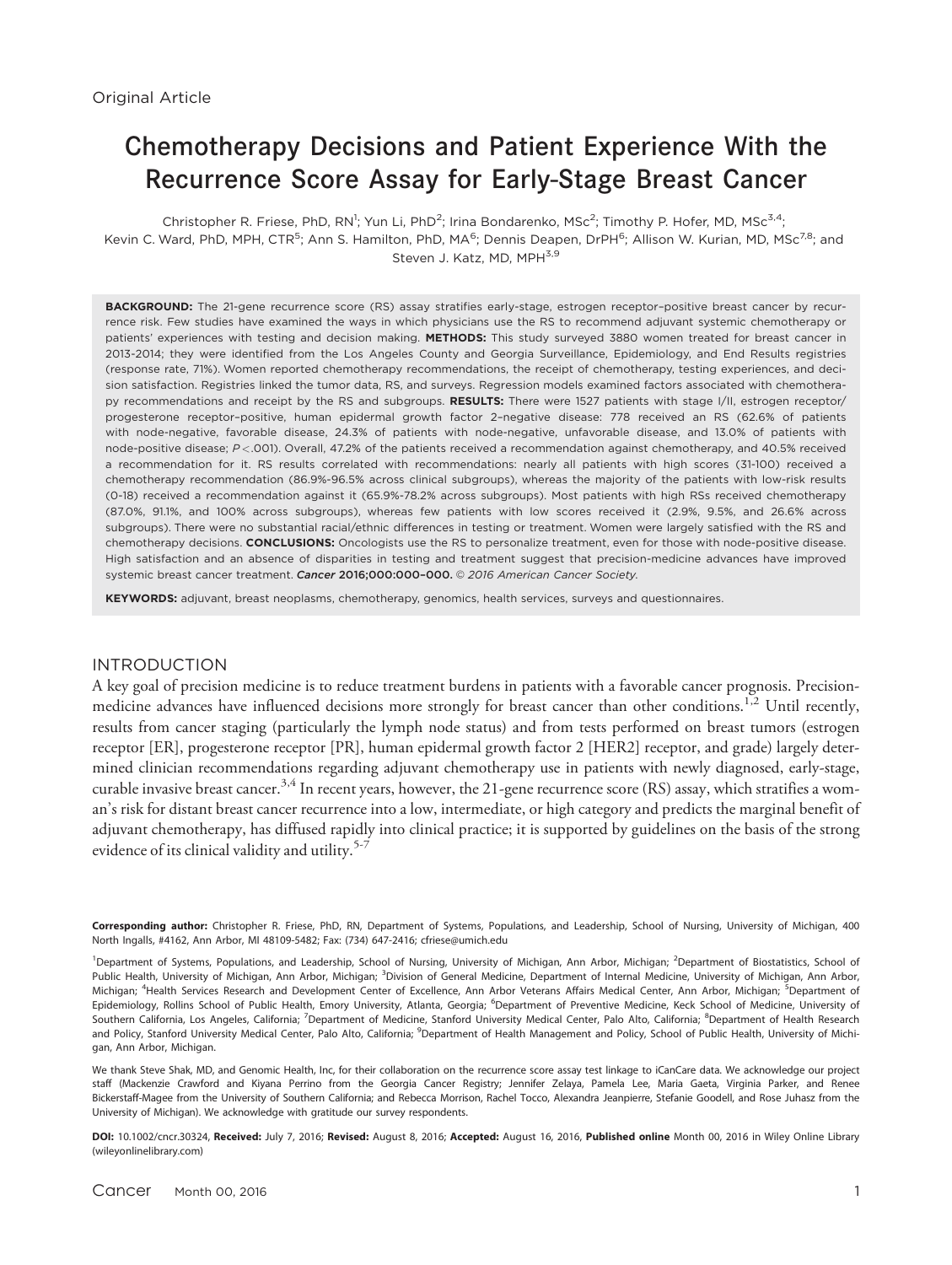Current guidelines recommend RS testing for all patients with a favorable prognosis (ER/PR-positive, HER2-negative, node-negative disease) but not for patients with ER/PR-positive, HER2-negative, node-positive disease, for which adjuvant treatment is recommended (independently of RS testing). $3,4$  Several studies have shown that RS use for node-negative patients generally follows guideline recommendations with variable evidence of disparities in testing.<sup>8-11</sup> Furthermore, RS results are strongly associated with treatment. RS may reduce the overall use of chemotherapy<sup>12,13</sup> because approximately half of tested patients have low scores that indicate a minimal benefit from chemotherapy, whereas only approximately 10% have high scores that indicate a strong benefit of chemotherapy. Approximately one-third of patients have an intermediate score; in this case, chemotherapy's benefit is less certain.<sup>14</sup> A Canadian study showed that RS testing was followed by a marked increase in the percentage of patients who received a recommendation about chemotherapy (particularly a recommendation against it).<sup>15</sup> However, little is known about how RS results are used by medical oncologists to recommend chemotherapy and whether patients follow these recommendations. Moreover, recommendations and decisions about testing and treatment are less understood in the United States, where RS use is more common and treatment occurs in more diverse settings. Published studies of the RS and treatment decision making have been limited by older diagnosis cohorts, a lack of generalizability, incomplete ascertainment of RS testing and/or chemotherapy treatment, and a lack of granular measures of communication and decision making linked to RS results and treatment.

We used a large, contemporary, diverse, populationbased sample of patients recently diagnosed with early-stage breast cancer to examine the relations between RS results, clinician recommendations, chemotherapy receipt, and patient experiences with testing and treatment decision making.

## MATERIALS AND METHODS

## Sampling and Data Collection

The iCanCare study<sup>16</sup> selected 3880 women aged 20 to 79 years who were diagnosed with early-stage breast cancer and treated in 2013-2014 as captured by rapid reporting systems from the Surveillance, Epidemiology, and End Results (SEER) registries of Georgia and Los Angeles County. African American and Latina women were oversampled in Los Angeles County to ensure the diversity of the sample. We identified cases approximately 2 months after breast surgery treatment. Women with stage III or

IV cancer, tumors  $> 5$  cm in size, or more than 3 positive lymph nodes were excluded. Non-Hispanic whites and African Americans younger than 50 years in Los Angeles County were not available for sampling because of an ongoing study in those populations. Modified Dillman techniques<sup>17,18</sup> were used to solicit high patient response rates. Women were invited to participate by mail with an upfront \$20 cash incentive. Extensive follow-up was conducted for nonresponders. Materials were sent in English except for women with Spanish surnames, who received materials in both English and Spanish.<sup>19</sup> Among the 3880 identified women, 249 were ineligible because they had a prior breast cancer diagnosis or stage III/IV disease; resided outside the SEER registry area; or were deceased, too ill, or unable to complete a survey in Spanish or English. Another 1053 women did not return surveys or refused to participate. SEER registries collect the RS as part of routine surveillance operations, but there are concerns about completeness. Through an agreement between Genomic Health, Inc, and the National Cancer Institute SEER program, records from the 2 data sets were linked with probabilistic methods, including a manual review and adjudication of potential linked pairs to ensure the highest specificity while simultaneously maximizing sensitivity. The results showed that 97.2% of the patients with a SEER-confirmed RS test were linked to the Genomic Health, Inc, test data set. The SEER registries then provided limited SEER data and RS results for iCanCare participants to the University of Michigan, and these were merged with survey data under institutional review board approval from partnering universities and the state departments of public health of Georgia and California. The RS results were linked to the sample of 2578 women (71% of eligible patients). Our analytic sample consisted of 1527 patients with stage I/II, ER/PR-positive, HER2-negative disease.

#### **Measures**

We classified patients into 1 of 3 mutually exclusive clinical categories: lymph node–negative, more favorable disease (age at diagnosis  $\geq$  50 years and/or tumor grade 1/2); nodenegative, less favorable disease (age at diagnosis< 50 years and/or grade 3 disease); and node-positive disease. Age and tumor grade were used to derive subgroups because these variables are prognostic for distance recurrence.<sup>3,20</sup> We examined 3 outcomes: the receipt of RS testing (obtained from Genomic Health, Inc), a medical oncologist's recommendation for adjuvant systemic chemotherapy, and the receipt of chemotherapy (both reported from the patient survey). RS results indicated whether the test was performed or not and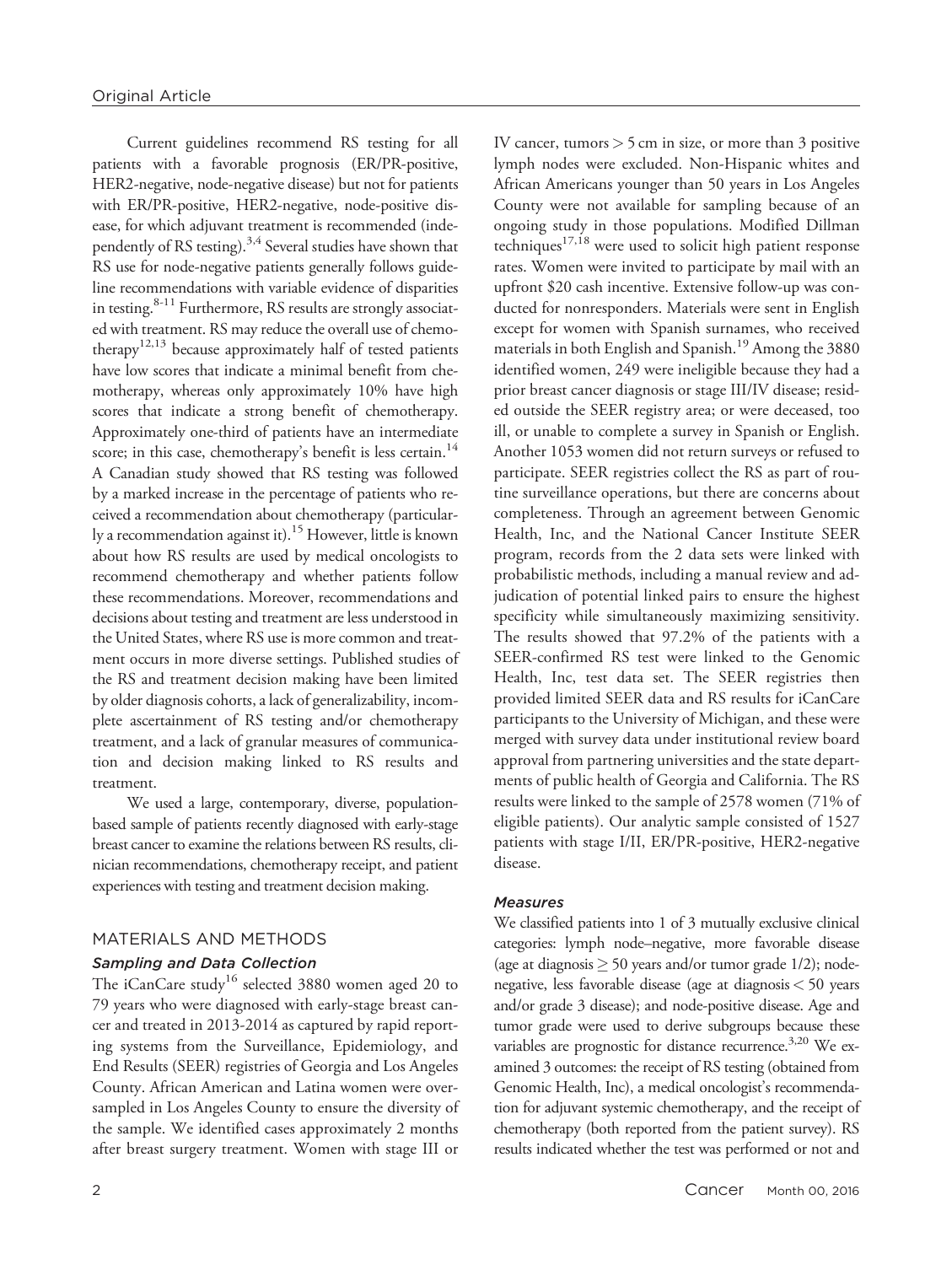the numeric score (0-100 for tested subjects, with higher values reflecting an increased likelihood of distant metastatic breast cancer recurrence and greater benefit from chemotherapy). Scores were categorized in accordance with current guidelines and laboratory reporting (low, 0-17; intermediate, 18-30; high, 31-100). Surveyed patients reported their medical oncologists' recommendations for adjuvant systemic chemotherapy across 5 responses: strongly against chemotherapy, against chemotherapy, left it up to the patient, for chemotherapy, and strongly for chemotherapy. We categorized these into 3 responses: against chemotherapy, left it up to patient, and for chemotherapy. Women indicated whether they had begun or were planning to begin chemotherapy or whether they had refused or had no plans to begin chemotherapy.

Covariates were obtained from the patient survey and SEER registries. Tumor stage (I or II), grade (1, 2, or 3), and lymph node status (all nodes negative or 1-3 nodes positive for disease) were obtained from registries. Patients provided the following variables from surveys: age at diagnosis; education (high school or less, some college, or college graduate or higher); family income (<\$20,000/y,  $$20-60,000/y, or > $60,000/y$; race/ethnicity (white,$ black, Latina, or Asian); and diagnosis of comorbidities, including chronic lung disease, heart disease, diabetes, or stroke (no diagnosis, 1 condition, or 2 or more conditions).

We also examined patients' experiences with testing and chemotherapy decisions. We first asked tested women how helpful the RS was in making a chemotherapy decision on a 5-point Likert scale (from not at all helpful [1] to extremely helpful [5]). Next, women indicated how the RS affected their interest in chemotherapy: much less interested, less interested, no change in their mind, more interested, or much more interested. We asked women about their satisfaction with decisions surrounding the RS and chemotherapy on a 5-point Likert scale (from not at all satisfied [1] to totally satisfied [5]).

#### Statistical Analysis

First, we described the association of patient characteristics and the receipt of chemotherapy and RS tests. We then described medical oncologists' recommendations for adjuvant systemic chemotherapy by clinical group and RS score. We then assessed chemotherapy use by clinical and RS groups. Next, we constructed a multivariable logistic regression model that examined the receipt of RS testing as a function of the clinical group, comorbidities, and various demographic characteristics, including race, education, income, and geographical site. Furthermore, we estimated the effect of the RS on the likelihood of chemotherapy receipt while controlling for the clinical group and demographic characteristics listed previously. Finally, we described patients' recall of RS testing and their satisfaction with testing and treatment decision making.

The survey design and nonresponse weights were created to compensate for the differential probability of selection and to adjust for survey nonresponse to report results that resemble the target populations in Los Angeles County and Georgia. $21$  To reduce a potential nonresponse bias due to missing data and changes in versions of the questionnaire, we multiply imputed data with a sequential regression multiple imputation framework.<sup>22</sup> We generated 5 independently imputed data sets and then computed inferential statistics; we combined estimates across the data sets. $^{23}$  Unless noted, the reported results were based on multiply imputed weighted data (SAS version 9.4).

## RESULTS

Table 1 shows the distributions of key variables from observed, unweighted data and the receipt of testing and chemotherapy by the covariate group (unweighted percentages) with corresponding standard errors and P values. One-fifth (19.8%) had node-positive disease; 19.4% had node-negative, less favorable disease; and 60.1% had node-negative, more favorable disease. More than one-quarter (27.3%) had 1 or more comorbidities. Patients were widely distributed across race/ethnicity, education, and income categories. Overall, 50.9% of the patients in the analytic sample received an RS: 62.6% of those with node-negative, more favorable disease; 24.3% with node-negative, less favorable disease; and 13.0% with node-positive disease. RS testing was more common in the Georgia cohort versus Los Angeles County cohort (65.8% vs 34.2%,  $P < .001$ ). Overall, 30.9% of the patients received chemotherapy. Few patients in the more favorable group (25.2%) received chemotherapy in comparison with those with less favorable disease (30.3% with less favorable, node-negative disease and 44.3% with node-positive disease). Chemotherapy use was less frequent in older women and those with more comorbidities. Among RS recipients ( $n = 778$ ), low scores (61.7%) were more common than intermediate (30.0%) or high scores (8.3%).

#### Factors Associated With RS Testing

Figure 1 shows the results of a logistic regression model that estimates factors associated with RS receipt. Compared with women with node-negative, more favorable disease, women with node-negative, less favorable disease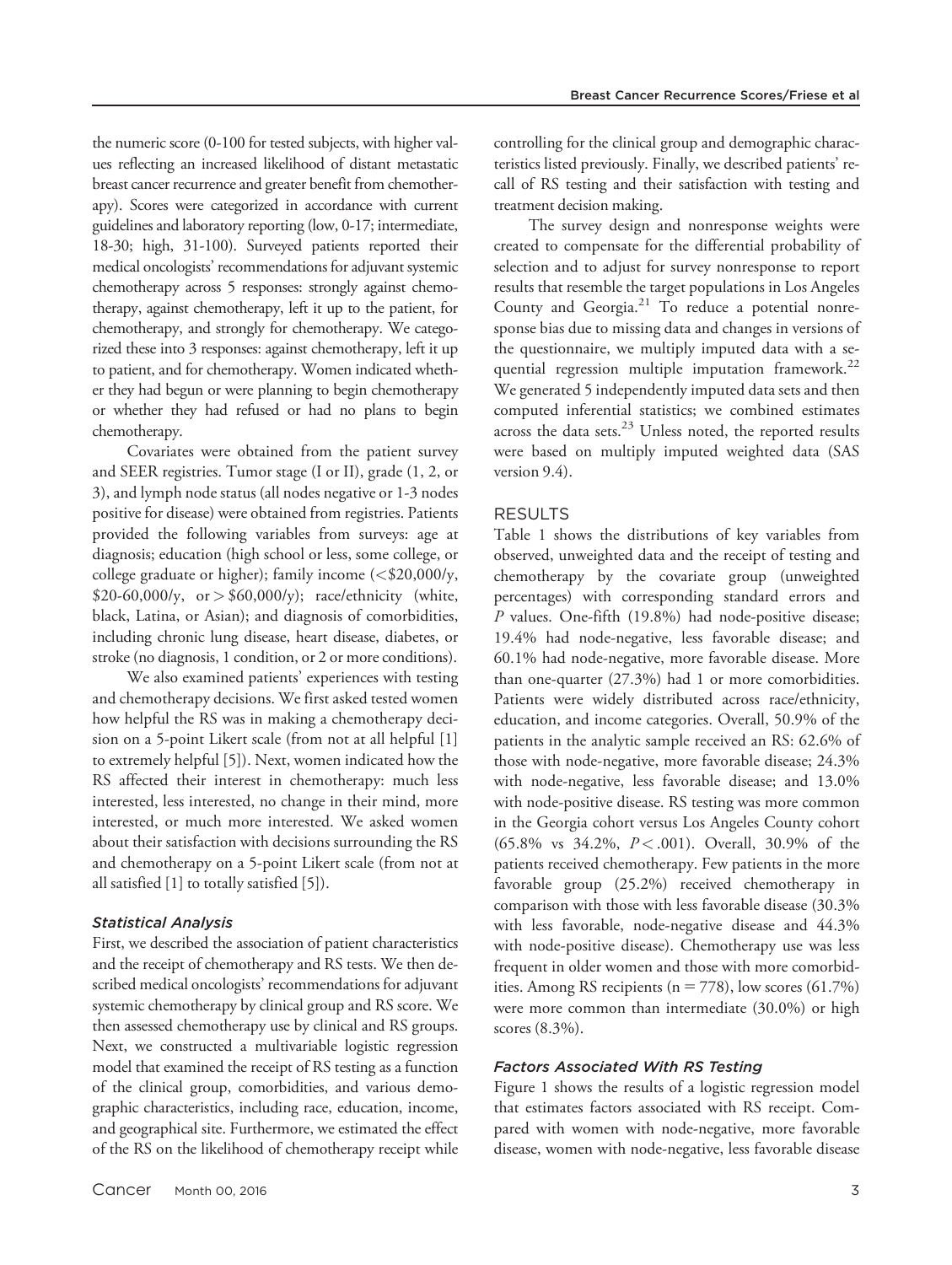#### TABLE 1. Patient Characteristics

| Characteristic <sup>a</sup>                                                  | No. of<br><b>Patients</b> | <b>Full Sample</b><br>$(n = 1527)$ | <b>Received RS</b><br>Assay ( $n = 778$ ) | <b>Received Systemic</b><br>Chemotherapy ( $n = 472$ ) |
|------------------------------------------------------------------------------|---------------------------|------------------------------------|-------------------------------------------|--------------------------------------------------------|
| Age at diagnosis, mean (95% CI), y                                           |                           | 61.0 (60.5-61.6)                   | 59.1 (58.4-59.8) <sup>b</sup>             | 57.2 (56.2-58.2) <sup>b</sup>                          |
| Clinical group, % (SE)                                                       |                           |                                    |                                           |                                                        |
| Lymph node-negative, more favorable<br>disease: age $\geq$ 50 y or grade 1/2 | 917                       | 60.1(1.3)                          | 62.6 $(1.7)^c$                            | 25.2 $(2.0)$ <sup>c</sup>                              |
| Node-negative, less favorable disease:<br>$age < 50$ y or grade 3            | 297                       | 19.4(1.0)                          | 24.3(1.5)                                 | 30.3(2.1)                                              |
| Node-positive disease                                                        | 303                       | 19.8 (1.0)                         | 13.0(1.2)                                 | 44.3(2.3)                                              |
| Missing                                                                      | 10                        | 0.7(0.2)                           | 0.1(0.1)                                  | 0.2(0.2)                                               |
| Comorbidities, % (SE) <sup>d</sup>                                           |                           |                                    |                                           |                                                        |
| No diagnosis                                                                 | 1102                      | 72.2 (1.2)                         | 74.6 $(1.6)^e$                            | 76.1 $(2.0)$ <sup>e</sup>                              |
| 1 condition                                                                  | 328                       | 21.5(1.1)                          | 21.0(1.5)                                 | 19.7(1.8)                                              |
| 2 or more conditions                                                         | 88                        | 5.8(0.6)                           | 3.9(0.7)                                  | 3.8(0.9)                                               |
| Missing                                                                      | 9                         | 0.6(0.2)                           | 0.6(0.3)                                  | 0.4(0.3)                                               |
| Race/ethnicity, % (SE)                                                       |                           |                                    |                                           |                                                        |
| White                                                                        | 869                       | 56.9(1.3)                          | 62.0 $(1.7)^c$                            | 51.7 $(2.3)^{b}$                                       |
| <b>Black</b>                                                                 | 233                       | 15.3(0.9)                          | 15.0(1.3)                                 | 17.2(1.7)                                              |
| Latina                                                                       | 268                       | 17.6(1.0)                          | 13.2(1.2)                                 | 20.3(1.9)                                              |
| Asian                                                                        | 112                       | 7.3(0.7)                           | 6.7(0.9)                                  | 7.2(1.2)                                               |
| Missing                                                                      | 45                        | 2.9(0.4)                           | 3.1(0.6)                                  | 3.6(0.9)                                               |
| Education, % (SE)                                                            |                           |                                    |                                           |                                                        |
| High school/GED or less                                                      | 449                       | 29.4 (1.2)                         | 26.0 $(1.6)^c$                            | 28.8(2.1)                                              |
| Some college or technical school                                             | 491                       | 32.2(1.2)                          | 31.9(1.7)                                 | 32.2(2.2)                                              |
| College graduate or higher                                                   | 567                       | 37.1(1.2)                          | 40.9(1.8)                                 | 37.3(2.2)                                              |
| Missing                                                                      | 20                        | 1.3(0.3)                           | 1.3(0.4)                                  | 1.7(0.6)                                               |
| Annual family income, % (SE)                                                 |                           |                                    |                                           |                                                        |
| $<$ \$20,000                                                                 | 234                       | 15.3(0.9)                          | 14.7 $(1.3)^{\circ}$                      | 15.0(1.7)                                              |
| \$20,000-\$60,000                                                            | 417                       | 27.3(1.1)                          | 24.8(1.6)                                 | 26.1(2.0)                                              |
| > \$60,000                                                                   | 583                       | 38.2(1.2)                          | 43.3(1.8)                                 | 42.2(2.3)                                              |
| Missing                                                                      | 293                       | 19.2 (1.0)                         | 17.2(1.4)                                 | 16.7(1.7)                                              |
| Site, % (SE)                                                                 |                           |                                    |                                           |                                                        |
| Georgia                                                                      | 839                       | 54.9(1.3)                          | 65.8 $(1.7)^c$                            | 51.7(2.3)                                              |
| Los Angeles County                                                           | 688                       | 45.1(1.3)                          | 34.2(1.7)                                 | 48.3(2.3)                                              |

Abbreviations: CI, confidence interval; GED, general equivalency diploma; RS, recurrence score; SE, standard error.

a All percentages are unweighted.

 $b$   $P < 0.05$ .

 $\degree P$  <.001.

d Patients reported that a physician in the past had told them that they had chronic lung disease, heart disease, diabetes, or a stroke.

 $e^e P < 01$ .



Figure 1. Factors associated with recurrence score testing. Adjusted odds ratios (95% CIs) were estimated with a weighted logistic regression model based on multiply imputed data. They were adjusted for the geographic site. CI indicates confidence interval; GED, general equivalency diploma; K, thousand; ref, reference group.

were more likely to receive an RS (odds ratio [OR], 1.5; 95% confidence interval [CI], 1.1-2.0), whereas women with node-positive disease were less likely to receive an RS (OR, 0.5; 95% CI, 0.4-0.7). Women with 2 or more comorbidities were less likely to receive an RS than women without a comorbidity (OR, 0.5; 95% CI, 0.3-0.7). There were no significant differences in RS use across education, income, and race/ethnicity categories.

### Factors Associated With Chemotherapy Recommendations

Overall, 47.2% of the patients reported that their medical oncologist recommended against systemic chemotherapy, 12.3% reported that their oncologist left the decision to them, and 40.5% reported that their oncologist recommended chemotherapy. Figure 2 shows the relationship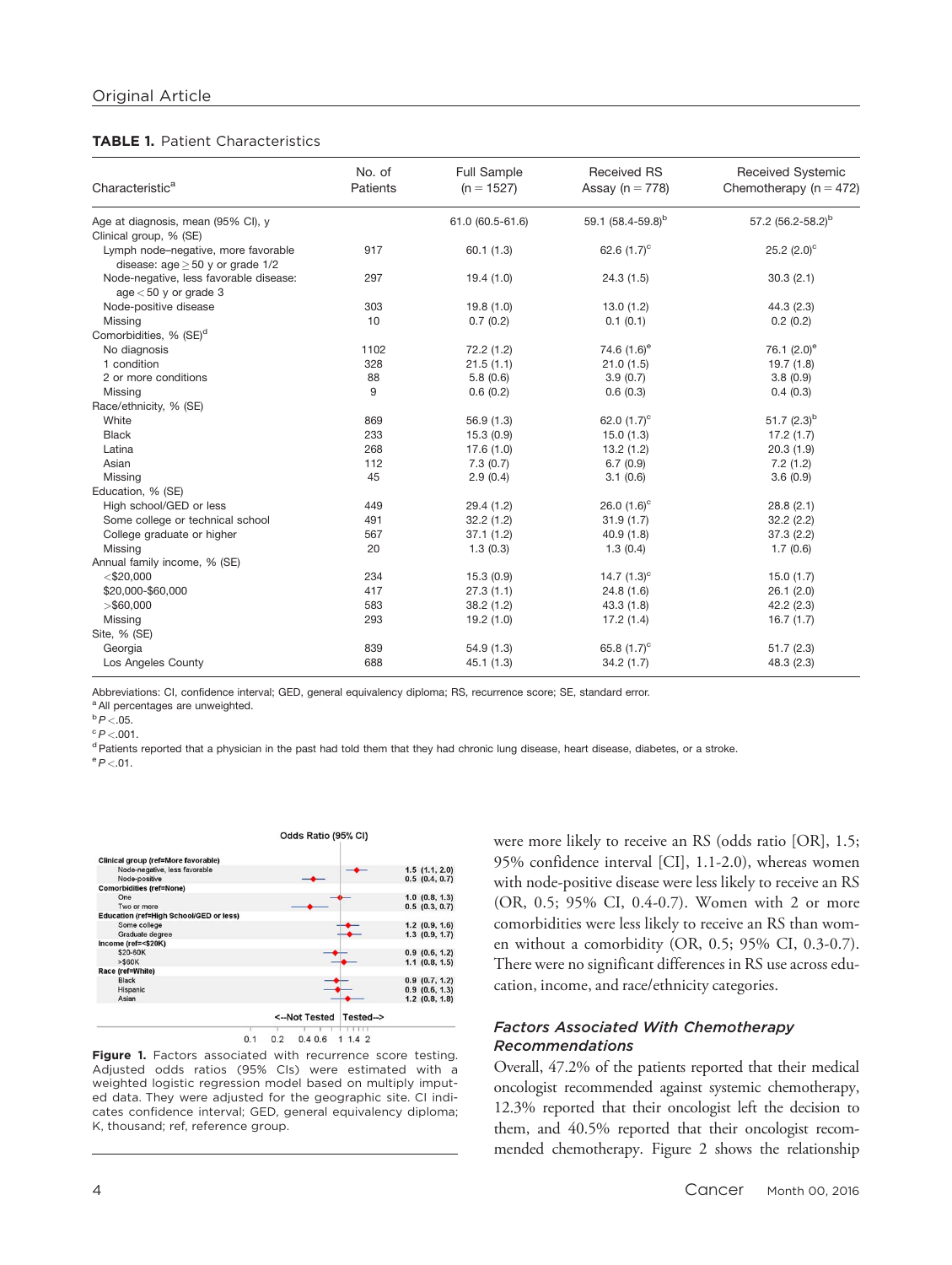

Figure 2. Medical oncologists' recommendations for adjuvant systemic chemotherapy by clinical and recurrence score testing subgroups. The distributions (percentages) of medical oncologists' recommendations for chemotherapy (for, neutral, or against) were estimated from multiply imputed data. The reported sample sizes were weighted and averaged across multiple imputation iterations. Intermed indicates intermediate.

between RS results and medical oncologist recommendations for the 3 clinical groups. RS results were highly associated with recommendations: virtually all patients with high scores (31-100) received a chemotherapy recommendation (86.9%-96.5% across subgroups). For women with nodenegative disease, the majority with low-risk RS results (0-18) received a recommendation against chemotherapy (65.9%- 78.2% across subgroups). Most women with favorable-risk, node-negative disease received a recommendation against chemotherapy (78.2%), and 11.7% received a recommendation for chemotherapy. Recommendations for chemotherapy varied in untested patients: 23.1% in the more favorable group; 60.2% in the node-negative, less favorable group; and 83.2% in the node-positive group  $(P < .001)$ . Women with less favorable disease and intermediate RS results (19- 30) reported the highest proportions of a neutral oncologist recommendation (22.9% and 20.2% of those with nodenegative and node-positive disease, respectively).

#### Factors Associated With Chemotherapy Receipt

Figure 3 shows the distribution of chemotherapy receipt by clinical and RS groups. The relationship between the receipt of chemotherapy and the RS was consistent across the 3 clinical subgroups. Most patients with a high RS received chemotherapy (87.0%, 91.1%, and 100% for the node-negative, more favorable group, the node-negative, less favorable group, and the node-positive group, respectively). Low scores were associated with low rates of chemotherapy in all clinical subgroups (2.9%, 9.5%, and 26.6%, respectively). Intermediate scores yielded rates between the low- and high-score groups. Absolute differences in chemotherapy receipt were particularly marked for patients with a low RS versus patients with no testing. In node-positive disease, 83.2% of untested women received chemotherapy, whereas 27.2% of women with a low RS did. In node-negative favorable disease, 13.0% of untested women received chemotherapy, whereas 3% of women with a low RS did.

Figure 4 shows results of a multivariable logistic regression model examining the association between chemotherapy receipt and selected covariates. The receipt of chemotherapy was associated with clinical subgroups and RS scores. Compared with women who did not have an RS, women with low-risk RS results were less likely to receive chemotherapy (OR, 0.1; 95% CI, 0.1-0.2), whereas women with medium- and high-risk RS results were more likely to receive chemotherapy (OR for medium-risk results, 1.4; 95% CI, 1.1-1.7; OR for high-risk results, 2.8; 95% CI, 2.0-4.0). Compared with women with more favorable node-negative disease, women with nodenegative disease but 1 unfavorable risk factor were more likely to receive chemotherapy (OR, 4.4; 95% CI, 3.1- 6.2), whereas women with node-positive disease were considerably more likely to receive chemotherapy (OR, 18.9; 95% CI, 13.0-28.0). Higher income patients were more likely to receive chemotherapy than lower income patients (OR, 1.6; 95% CI, 1.0-2.4), but there were no differences in receipt by education or race/ethnicity. To investigate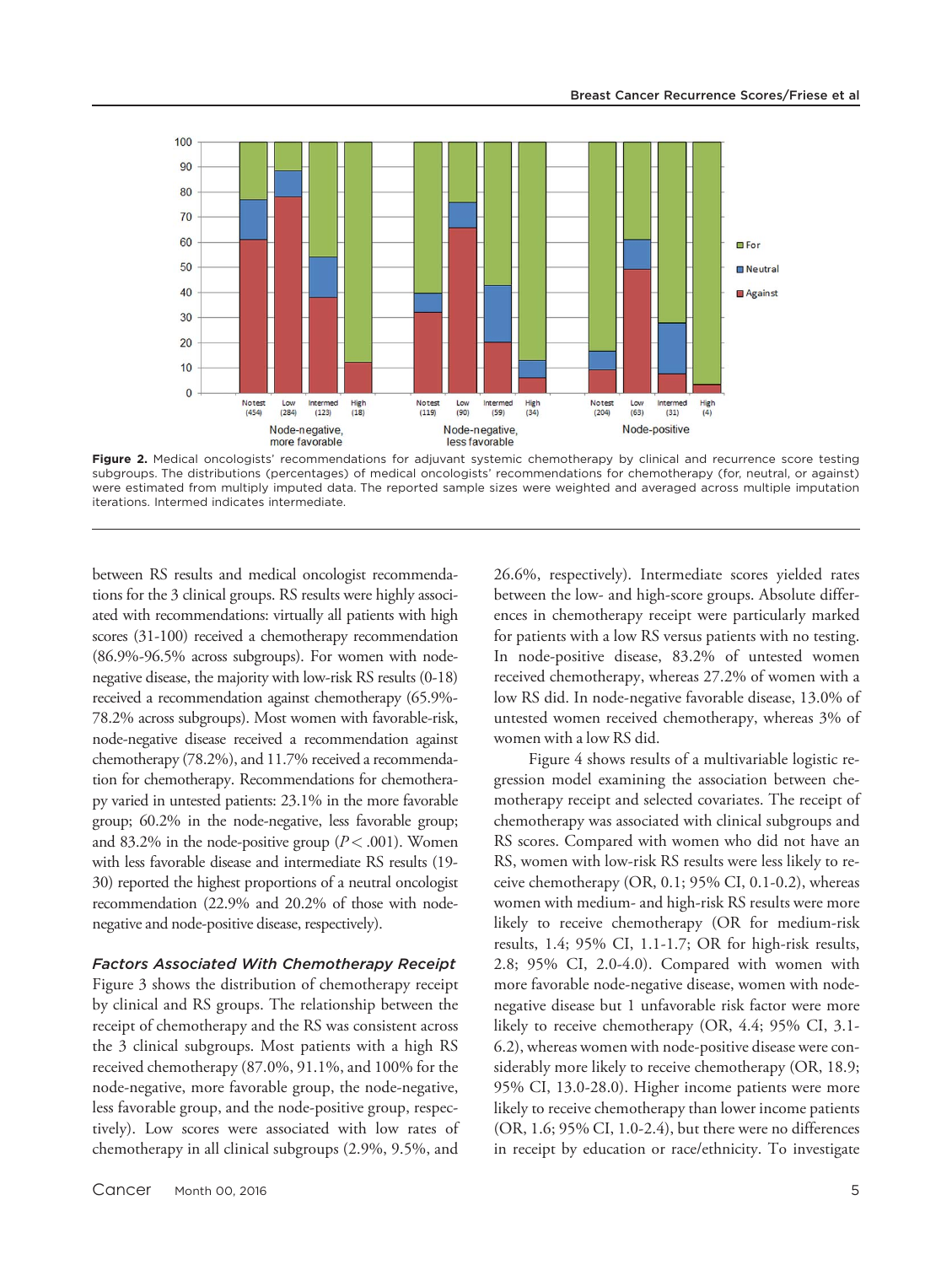

Figure 3. Receipt of adjuvant systemic chemotherapy by clinical and recurrence score testing subgroups. The sample sizes below each bar were weighted and averaged across multiply imputed data sets by subgroup. Intermed indicates intermediate.



Figure 4. Factors associated with the receipt of adjuvant systemic chemotherapy. Adjusted odds ratios (95% CIs) were estimated with a weighted logistic regression model based on multiply imputed data. They were adjusted for the geographic site. Chemo indicates receipt of adjuvant systemic chemotherapy; CI, confidence interval; GED, general equivalency diploma; K, thousand; ref, reference group.

differences by race/ethnicity, we examined chemotherapy receipt by clinical subgroup, RS status, and race/ethnicity (full results not shown). The only subgroup in which white women had notably higher rates of chemotherapy receipt than other racial/ethnic groups was the nodepositive disease group with an intermediate RS (79% of whites, 50% of Asian women and Latinas, and 20% of black women).

## Patient Experiences With Testing and Chemotherapy Decisions

We compared observed self-reported RS results with RS test results from Genomic Health, Inc. Approximately

three-quarters of the patients (76.5%) accurately reported RS receipt, and among those who did receive an RS, 61.7% correctly reported the results by category (low, intermediate, or high risk). Among those who received an RS, 63.9% reported that it was "very" or "extremely" helpful. Among the 420 women who reported low-risk RS results, 65.0% indicated that the RS shifted their opinion against chemotherapy, whereas 73.1% of those who reported high scores reported that their RS result shifted their opinion toward the receipt of chemotherapy. Satisfaction with decision making about RS testing and the receipt of chemotherapy was very high (4.4 of 5.0 for both decisions), and these scores did not differ substantively whether patients did or did not receive testing or chemotherapy.

## **DISCUSSION**

We examined patient experiences with RS and chemotherapy use in a diverse, contemporary, population-based sample of breast cancer patients. RS use closely followed practice guidelines. A majority of patients with nodenegative disease received an RS, but fewer node-negative patients with less favorable characteristics (younger age or higher grade) received an RS; this may reflect clinicians' planned chemotherapy use for these higher risk patients, which thus negated the need for RS testing. Substantial RS use for node-positive patients underscores clinicians' growing support of wider RS use for tailoring treatment recommendations despite guidelines recommending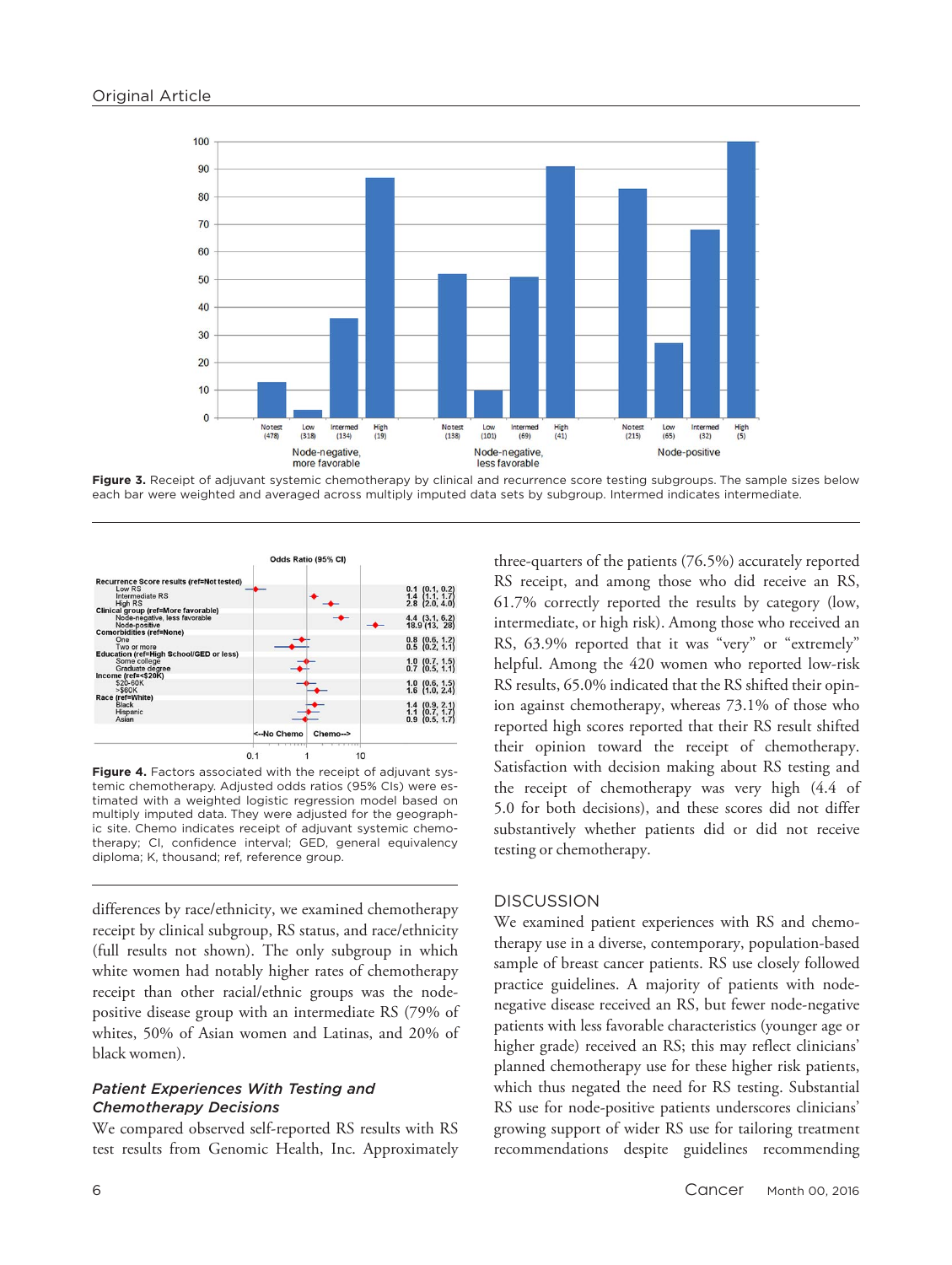chemotherapy (and no RS testing) for these patients. These results suggest that clinicians find the RS useful when chemotherapy is less clearly indicated. Results from the RxPONDER trial will clarify the clinical utility of testing in patients with node-positive disease. $24$  The utility of the RS in women with tumors  $< 0.5$  cm and without adverse features remains unclear. $^{\mathrm{1}}$ 

RS results correlated strongly with clinician recommendations and the receipt of chemotherapy; chemotherapy was recommended for virtually all patients with high scores but was discouraged for most patients with low scores. The RS effect appeared greatest with less favorable disease. Importantly, we observed no marked educational or racial/ethnic gradient in RS testing or treatment. Patient recall of RS results was moderate (60% accuracy), and this suggests that many patients deferred the integration of RS results to the physician. This also suggests an opportunity for targeted educational interventions to improve patient understanding of RS results and their role in patient decision making. Finally, patients were highly satisfied with the RS testing and treatment decision-making process.

Our findings add to prior studies that have examined RS use and treatment in breast cancer. In an Ontario study conducted between 2012 and 2013, patients and physicians completed surveys before and after RS testing.<sup>15</sup> After RS results were shared, oncologists changed their initial recommendation 51% of the time, and this resulted in lower chemotherapy use. Patients' decisional uncertainty was reduced after RS testing. Our study findings support low decision uncertainty in a diverse patient population with access to RS testing in the United States. In a North Carolina study of women diagnosed with breast cancer between 2008 and 2013, approximately 40% of patients received RS, with similar rates between node-positive and node-negative patients<sup>9</sup>; however, RS testing was ascertained by pathology reports alone, which may be prone to missing information.<sup>25</sup> Our study suggests substantial RS testing and a clinical impact for patients with node-positive disease. Although investigators have documented high patient and clinician satisfaction with RS testing, $26$  others have noted substantial variations in the chemotherapy decision-making process.<sup>27</sup> Potosky et al<sup>10</sup> showed that RS results were highly associated with chemotherapy use in a cohort that was treated before 2012 and found no socioeconomic disparities; however, few nonwhite patients were studied. Our study confirms the absence of socioeconomic testing differences in a large, diverse, population-based sample. A recent study suggested less than optimal adherence to guidelines with respect to testing and treatment.<sup>28</sup> Our study suggests robust uptake of RS testing in guidelineconcordant clinical subgroups and provides insight into reasons for testing patterns.

Aspects of our study merit comment. Strengths include a large, contemporary, diverse, population-based sample; a high response rate; valid measures of RS testing (including actual results obtained from the laboratory); clinical and treatment variables; and granular measures of patient experiences and appraisal of testing and treatment. Our analytic techniques reduced the potential nonresponse bias and account for missing data. However, our results are limited to 2 large geographic regions of the United States. Measures of communication and decision making were ascertained through patients and do not necessarily represent physician perspectives.

## Implications

Our results suggest that a major advance in oncology precision medicine, tumor genomic profiling, may improve treatment decision making and communication. In the context of early-stage breast cancer, the combination of genomic test results and clinical data now offers more precise targeting of patients for chemotherapy, especially among those with node-negative disease. Additional clarity about the prediction of the marginal benefit of adjuvant chemotherapy for node-negative disease patients with an intermediate score is forthcoming.<sup>29</sup>

The majority of the studied patients reported that their medical oncologist made a recommendation for or against chemotherapy rather than leaving the decision to the patient. Personalized recommendations appear to reduce potential overtreatment with chemotherapy and nearly eliminated socioeconomic disparities in treatment after we controlled for clinical factors. This is a notable benefit of incorporating the RS into breast cancer treatment algorithms. Oncologists' commitment to addressing overtreatment may be most evident in the substantial proportion of patients with node-positive disease who received an RS despite current guidelines that advise chemotherapy without RS testing. The impact of RS testing appeared greatest for node-positive patients because their baseline use of chemotherapy was high: RS results largely served to identify node-positive patients with low scores for whom chemotherapy might logically be omitted. However, definitive evidence for the benefit of RS testing among node-positive patients awaits the results of clinical trials.<sup>24</sup> Finally, our results suggest that many patients rely on their oncologist to incorporate RS results into chemotherapy recommendations and that patient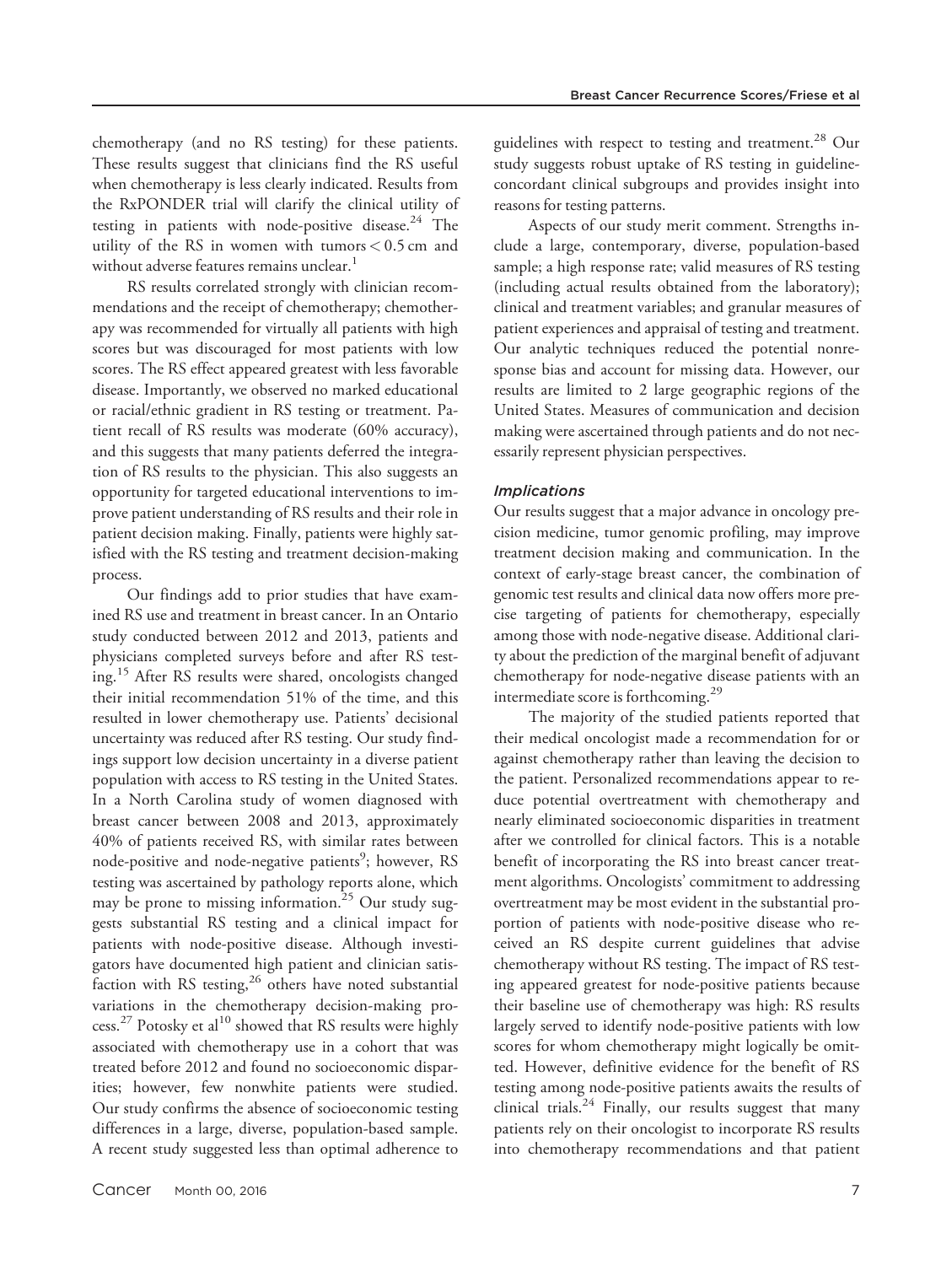satisfaction with RS testing and treatment decisions is very high. This underscores another potential impact of precision medicine: reducing lingering uncertainty and improving the patient experience with treatment decision making and communication.

#### FUNDING SUPPORT

The research reported in this article was supported by the National Cancer Institute of the National Institutes of Health through award P01CA163233 to the University of Michigan. Cancer incidence data collection was supported by the California Department of Public Health (California Health and Safety Code Section 103885), the National Program of Cancer Registries of the Centers for Disease Control and Prevention (cooperative agreement 5NU58DP003862- 04/DP003862), and the Surveillance, Epidemiology, and End Results program of the National Cancer Institute (contract HHSN261201000140C awarded to the Cancer Prevention Institute of California, contract HHSN261201000035C awarded to the University of Southern California, and contract HHSN261201000034C awarded to the Public Health Institute). Cancer incidence data collection in Georgia was supported by the National Cancer Institute (contract HHSN261201300015I, task order HHSN26100006) and the Centers for Disease Control and Prevention (cooperative agreement 5NU58DP003875-04-00). The ideas and opinions expressed herein are those of the authors, and endorsement by the State of California, the Department of Public Health, the National Cancer Institute, and the Centers for Disease Control and Prevention or their contractors and subcontractors is not intended nor should be inferred.

## CONFLICT OF INTEREST DISCLOSURES

Allison W. Kurian has received research funding for work performed outside the current study from Myriad Genetics, Invitae, Ambry Genetics, GenDx, and Genomic Health, Inc.

#### AUTHOR CONTRIBUTIONS

Christopher R. Friese: Conceptualization, methodology, investigation, writing–original draft, writing–review and editing, and visualization. Yun Li: Methodology, investigation, software, formal analysis, writing–original draft, and writing–review and editing. Irina Bondarenko: Methodology, investigation, software, formal analysis, writing–original draft, writing–review and editing, and visualization. Timothy P. Hofer: Methodology, investigation, formal analysis, writing–original draft, and writing–review and editing. Kevin C. Ward: Conceptualization, methodology, investigation, writing–original draft, and writing– review and editing. Ann S. Hamilton: Conceptualization, methodology, investigation, writing–original draft, and writing–review and editing. Dennis Deapen: Conceptualization, methodology, investigation, writing–original draft, and writing–review and editing. Allison W. Kurian: Conceptualization, methodology, investigation, writing–original draft, and writing–review and editing. Steven J. Katz: Conceptualization, methodology, investigation, writing–original draft, writing– review and editing, and visualization.

#### **REFERENCES**

1. Pusztai L. Chemotherapy and the recurrence score—results as expected? Nat Rev Clin Oncol. 2015;12:690-692.

- 2. Hudis CA. Biology before anatomy in early breast cancer—precisely the point. N Engl J Med. 2015;373:2079-2080.
- 3. National Comprehensive Cancer Network. NCCN clinical practice guidelines in oncology: breast cancer. [https://www.nccn.org/profes](https://www.nccn.org/professionals/physician_gls/f_guidelines.asp#breast)[sionals/physician\\_gls/f\\_guidelines.asp#breast.](https://www.nccn.org/professionals/physician_gls/f_guidelines.asp#breast) Accessed May 4, 2016.
- 4. Harris LN, Ismaila N, McShane LM, et al. Use of biomarkers to guide decisions on adjuvant systemic therapy for women with earlystage invasive breast cancer: American Society of Clinical Oncology clinical practice guideline. *J Clin Oncol.* 2016;34:1134-1150.
- 5. Sparano JA, Gray RJ, Makower DF, et al. Prospective validation of a 21-gene expression assay in breast cancer. N Engl J Med. 2015; 373:2005-2014.
- 6. Hassett MJ, Silver SM, Hughes ME, et al. Adoption of gene expression profile testing and association with use of chemotherapy among women with breast cancer. J Clin Oncol. 2012;30:2218-2226.
- 7. Dinan MA, Mi X, Reed SD, Hirsch BR, Lyman GH, Curtis LH. Initial trends in the use of the 21-gene recurrence score assay for patients with breast cancer in the Medicare population, 2005-2009. JAMA Oncol. 2015;1:158-166.
- 8. Roberts MC, Weinberger M, Dusetzina SB, et al. Racial variation in adjuvant chemotherapy initiation among breast cancer patients receiving oncotype DX testing. Breast Cancer Res Treat. 2015;153:191-200.
- Roberts MC, Weinberger M, Dusetzina SB, et al. Racial variation in the uptake of oncotype DX testing for early-stage breast cancer. J Clin Oncol. 2016;34:130-138.
- 10. Potosky AL, O'Neill SC, Isaacs C, et al. Population-based study of the effect of gene expression profiling on adjuvant chemotherapy use in breast cancer patients under the age of 65 years. Cancer. 2015; 121:4062-4070.
- 11. Dinan MA, Mi X, Reed SD, Lyman GH, Curtis LH. Association between use of the 21-gene recurrence score assay and receipt of chemotherapy among Medicare beneficiaries with early-stage breast cancer, 2005-2009. JAMA Oncol. 2015;1:1098-1109.
- 12. Partin JF, Mamounas EP. Impact of the 21-gene recurrence score assay compared with standard clinicopathologic guidelines in adjuvant therapy selection for node-negative, estrogen receptor–positive breast cancer. Ann Surg Oncol. 2011;18:3399-3406.
- 13. Markopoulos C. Overview of the use of Oncotype  $DX^{\circledR}$  as an additional treatment decision tool in early breast cancer. Expert Rev Anticancer Ther. 2013;13:179-194.
- 14. Albain KS, Barlow WE, Shak S, et al. Prognostic and predictive value of the 21-gene recurrence score assay in postmenopausal women with node-positive, oestrogen-receptor–positive breast cancer on chemotherapy: a retrospective analysis of a randomised trial. Lancet Oncol. 2010;11:55-65.
- 15. Levine MN, Julian JA, Bedard PL, et al. Prospective evaluation of the 21-gene recurrence score assay for breast cancer decision-making in Ontario. J Clin Oncol. 2016;34:1065-1071.
- 16. CanSORT: Cancer Surveillance and Outcomes Research Team. <http://cansort.med.umich.edu/>. Accessed June 2, 2015.
- 17. Morrow M, Jagsi R, Alderman AK, et al. Surgeon recommendations and receipt of mastectomy for treatment of breast cancer. JAMA. 2009;302:1551-1556.
- 18. Dillman DA, Smyth JD, Christian LM. Internet, Phone, Mail, and Mixed-Mode Surveys: The Tailored Design Method. 4th ed. Hoboken, NJ: John Wiley & Sons; 2014.
- 19. Hamilton AS, Hofer TP, Hawley ST, et al. Latinas and breast cancer outcomes: population-based sampling, ethnic identity, and acculturation assessment. Cancer Epidemiol Biomarkers Prev. 2009;18:2022- 2029.
- 20. Partridge AH, Hughes ME, Warner ET, et al. Subtype-dependent relationship between young age at diagnosis and breast cancer survival. J Clin Oncol. 2016. pii: JCO658013. [Epub ahead of print].
- 21. Groves RM, Fowler FJ Jr, Couper MP, Lepkowski JM, Singer E, Torangeau R. Survey Methodology. Hoboken, NJ: John Wiley & Sons; 2011.
- 22. Raghunathan TE, Lepkowski JM, VanHoewyk J, Solenberger P. A Multivariate technique for multiply imputing missing values using a sequence of regression models. Survey Methodol. 2001;27:85-95.
- 23. Rubin DB. Multiple Imputation for Nonresponse in Surveys. Hoboken, NJ: John Wiley & Sons; 1987.